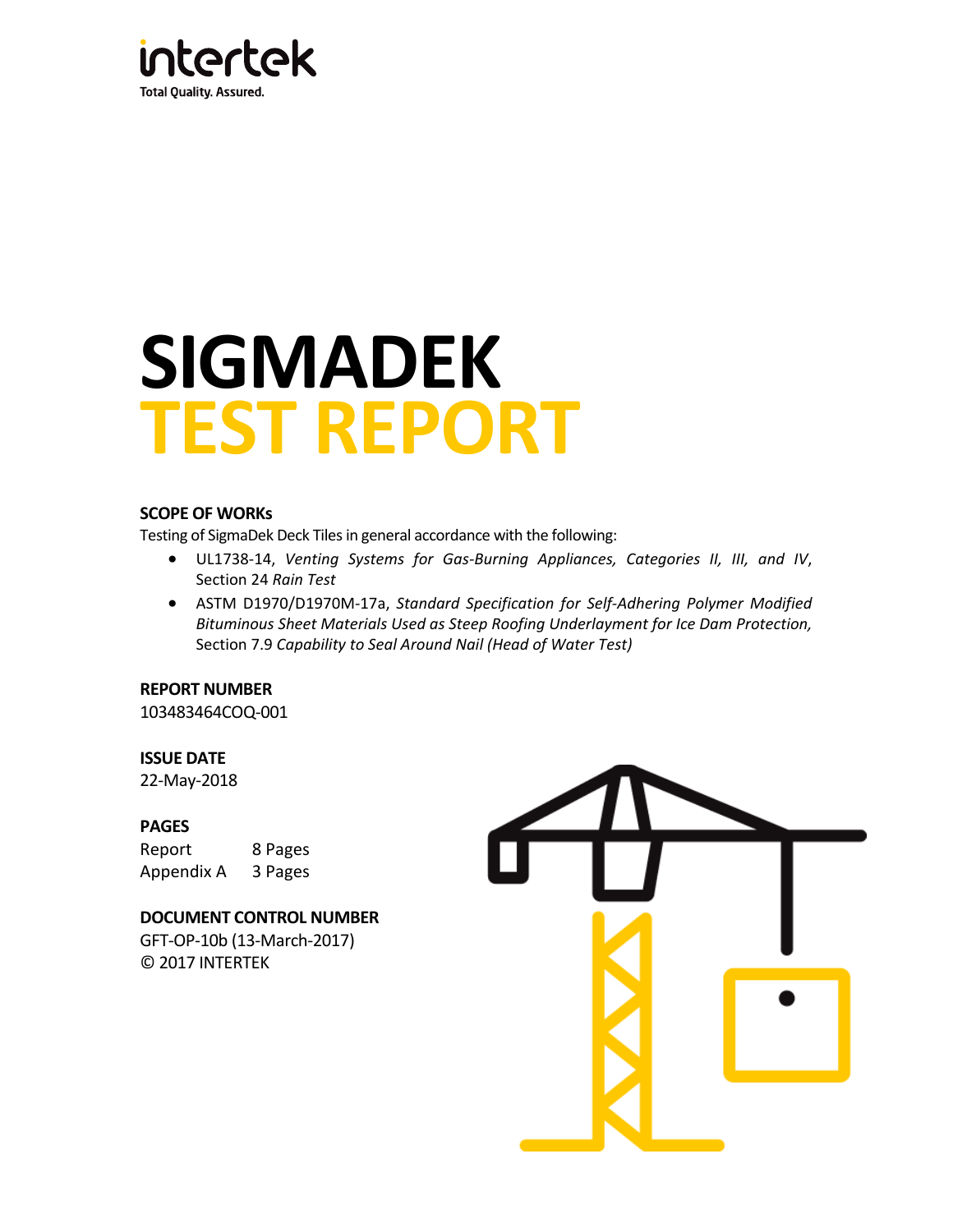

### **TEST REPORT FOR SIGMADEK**

Report No.: 103483464COQ‐001 Revision Date: May 22, 2018

### **REPORT ISSUED TO**

### **SIGMADEK**

Suite 260, 600 Crowfoot Crescent NW Calgary, AB T3G 0B4 Canada

# **CONCLUSION**

The Sigmadek Deck Tiles product identified and evaluated in this report has been tested per the selected sections of the following:

- UL1738‐14, *Venting Systems for Gas‐Burning Appliances, Categories II, III, and IV*, Section 24 *Rain Test*
- ASTM D1970/D1970M‐17a, *Standard Specification for Self‐Adhering Polymer Modified Bituminous Sheet Materials Used as Steep Roofing Underlayment for Ice Dam Protection,* Section 7.9 *Capability to Seal Around Nail (Head of Water Test)*

The test results are presented in Section 6 of this report.



This report is for the exclusive use of Intertek's Client and is provided pursuant to the agreement between Intertek and its Client. Intertek's responsibility and liability are limited to the terms and conditions of the agreement. Intertek assumes no liability to any party, other than to the Client in accordance with the agreement, for any loss, expense or damage occasioned by the use of this report. Only the Client is authorized to copy or distribute Intertek's Reports and then only in their entirety, and the Client shall not use the Reports in a misleading manner. In the event any portion of this report becomes public, including but not limited to press releases, articles, and marketing material, without prior written consent from Intertek, Intertek may enforce the reproduction of the report in its entirety by making the full report public. Client further agrees and understands that reliance upon the Reports is limited to the representations made therein. In the event any portion of this report becomes public, including but not limited to press releases, articles, and marketing material, without prior written consent from Intertek, Intertek will enforce the reproduction of the report in its entirety by making the full report public. Any use of the Intertek name or one of its marks for the sale or advertisement of the tested material, product or service must first be approved in writing by Intertek. The observations and test results in this report are relevant only to the sample tested. Should Customer use an Intertek Report, in whole or in part, in such a manner as to involve Intertek in legal controversy or to adversely affect Intertek's reputation, it shall be Intertek's right to utilize any and all Customer information, including, but not limited to, data, records, instructions, notations, samples or documents within Intertek's custody and control which relate to the customer for the purpose of offering any necessary defense or rebuttal to such circumstances. This report by itself does not imply that the material, product, or service is or has ever been under an Intertek certification program.

Telephone: 604‐520‐3321 Facsimile: 604‐524‐9186 www.intertek.com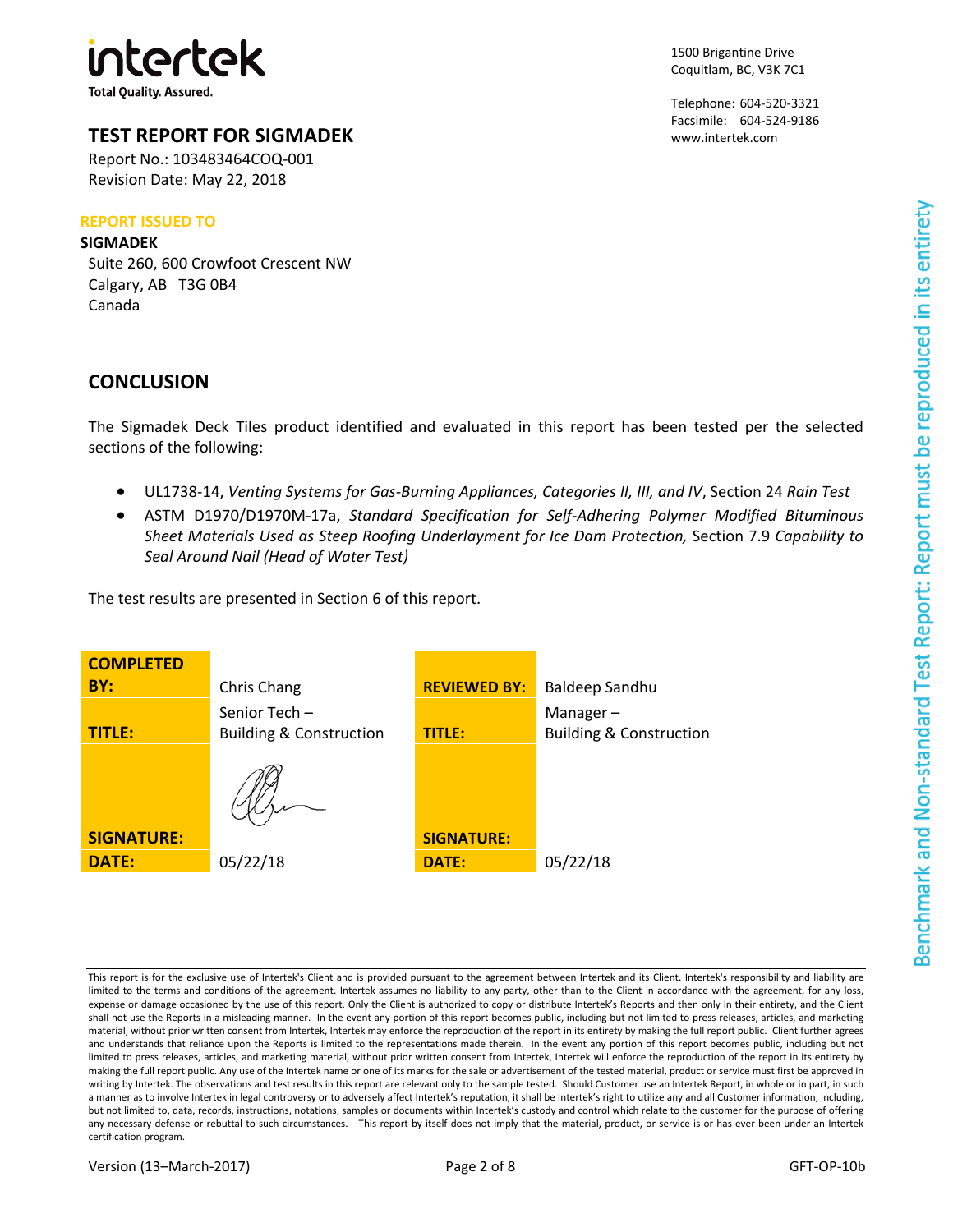# Revision Date: May 22, 2018

# **SECTION 1**

# **INDEX**

| <b>SECTION NAMES</b>                         | <b>PAGE</b> |
|----------------------------------------------|-------------|
| Objective                                    | 4           |
| Sample Selection                             | 4           |
| Sample and Assembly Description              | 4           |
| <b>Testing and Evaluation Methods</b>        | 5           |
| Conditioning                                 | 5           |
| Rain Test                                    | 5           |
| Deviation from Standard Method               | 5           |
| Sealability Around Nail (Head of Water Test) | 5           |
| Deviation from Standard Method               | 6           |
| <b>Results and Observations</b>              | 7           |
| Conclusion                                   | 7           |
| Appendix A: Test Data                        | 3 Pages     |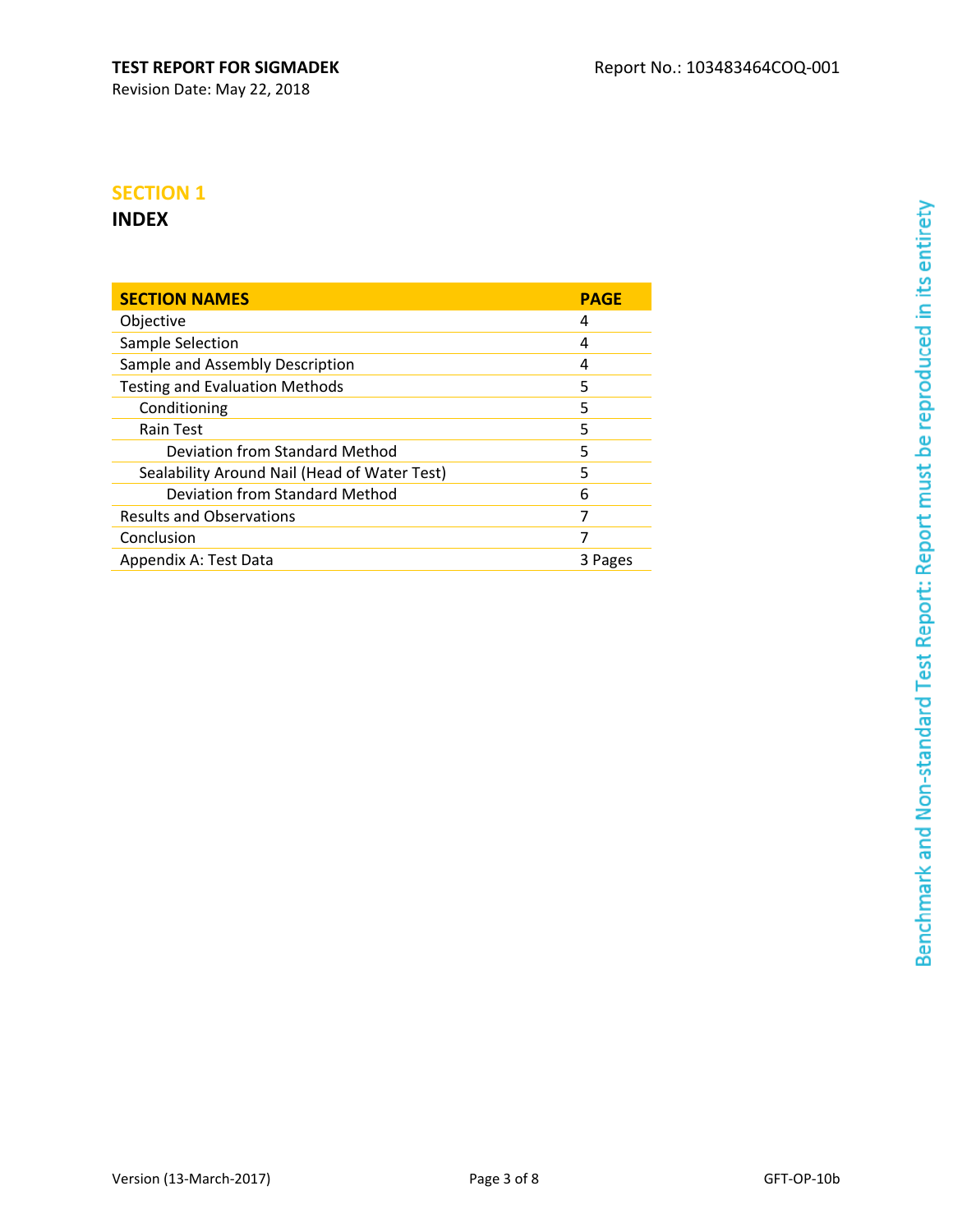# **SECTION 2**

# **OBJECTIVE**

Intertek Testing Services NA Ltd. (Intertek) has conducted testing for Sigmadek on a deck tile system. The evaluation was carried out in accordance with selected sections of the following:

- UL1738‐14, *Venting Systems for Gas‐Burning Appliances, Categories II, III, and IV*, Section 24 *Rain Test*
- ASTM D1970/D1970M‐17a, *Standard Specification for Self‐Adhering Polymer Modified Bituminous Sheet Materials Used as Steep Roofing Underlayment for Ice Dam Protection,* Section 7.9 *Capability to Seal Around Nail (Head of Water Test)*

This evaluation was completed during the month of May 2018.

# **SECTION 3**

# **SAMPLE SELECTION**

The client submitted one (1) deck assembly to the Evaluation Center on April 17, 2018 (Coquitlam ID# VAN1804171051‐001). Samples were not independently selected for testing.

# **SECTION 4**

# **SAMPLE AND ASSEMBLY DESCRIPTION**

The product was identified as Sigmadek Deck Tiles. The tile inserts are made of natural solid porcelain which are fixed to an aluminum extrusion tray, and are intended for use as an exterior deck board placed over wood or aluminum floor joists.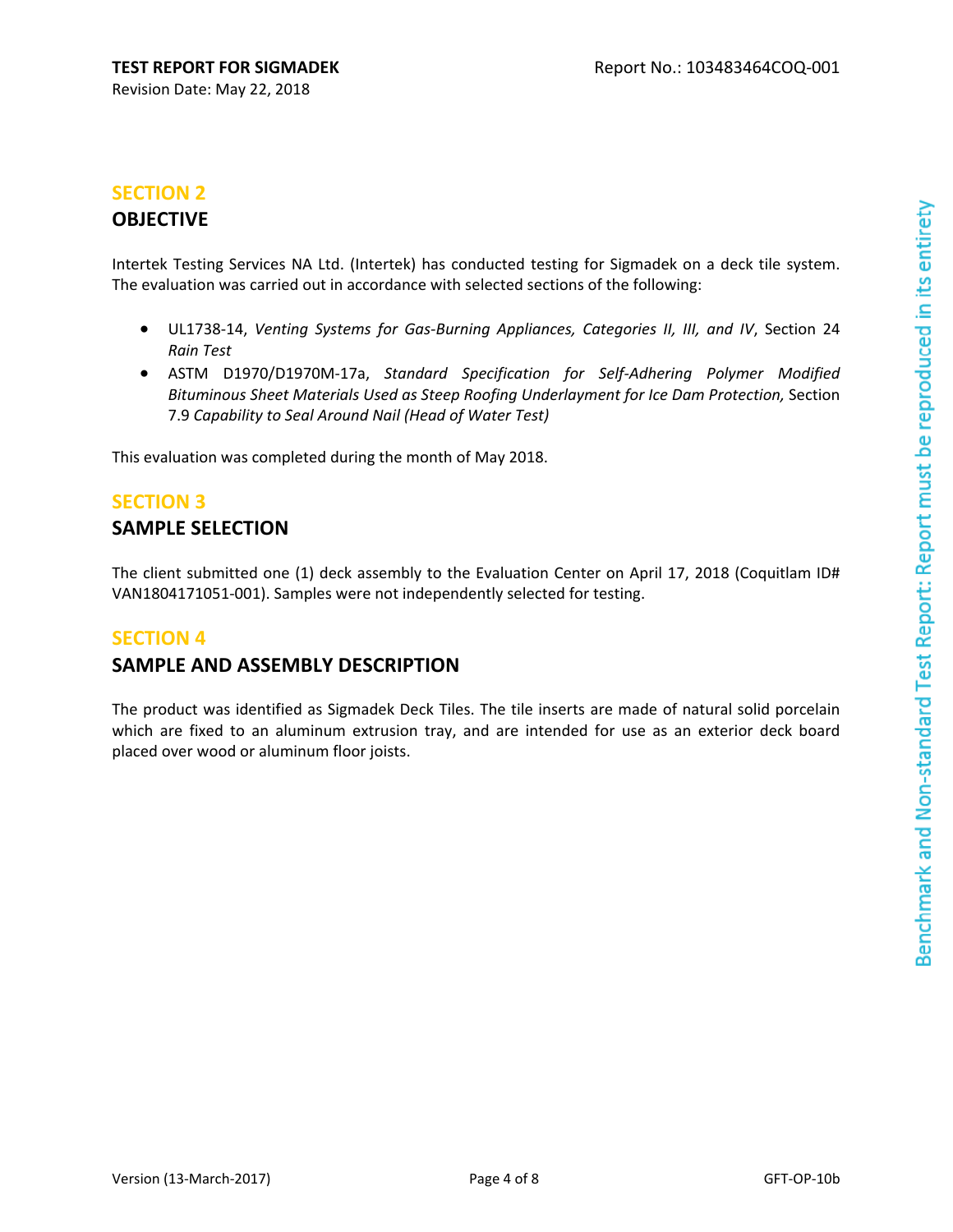# **SECTION 5 TESTING AND EVALUATION METHODS**

# **CONDITIONING**

Before testing, the test specimen materials were held in standard laboratory conditions for at least 24 hours at a temperature of  $23 \pm 2$ °C and relative humidity of 50 ± 5%.

# **RAIN TEST**

Rain test was conducted in accordance with Section 24 – *Rain Test* of UL1738‐14. The rain test apparatus consisted of a water supply pipe rack with three spray heads with water pressure maintained at 5psig (34.5 kPa) for each spray head. The average rate of simulated rainfall in inches per hour over an area 12 in. (305 mm) in diameter with the water pressure at 5psig (34.5 kPa) was determined using a 12 in. (305 mm) diameter cylindrical container. The container was open at one end and approximately 20 in. (508 mm) deep. The depth of rainfall collected in 30 minutes was multiplied by two to determine the rainfall per hour.

The spray was then directed toward the top surface of the deck assembly. The test assembly was centrally located within the spray pattern and was at least 3 feet (0.9 m) below the plane of the lower spray head outlet The water spray was maintained for an hour. Any water that leaked through the test deck was collected. Upon completion of the rain test, the underside of the test sample was inspected for any sign of water droplets or leakage.

# **DEVIATION FROM STANDARD METHOD**

As UL 1738 is a test specification for venting systems, the amount of water collected during the test was through the test deck, and not the vent gas conduit or ventilation air passageway.

# **SEALABILITY AROUND NAIL (HEAD OF WATER TEST)**

Sealability around nail (head of water test) was conducted as per Section 7.9 of ASTM D1970/D1970M‐17a with reference to ASTM D7349/D7349M‐15, *Standard Test Method for Determining the Capability of Roofing and Waterproofing Materials to Seal around Fasteners*. A 4 in. PVC pipe was centered over a joint between two aluminum extrusion trays. Silicone sealant was applied around the outside of the pipe to bond to the deck tiles. The pipe, after 24 h at ambient temperature, was filled with water to a depth of 305 mm (12 in.) with distilled water. The water head was maintained for a period of 72  $\pm$  0.25 hours. The test sample was kept at 23  $\pm$  2°C and relative humidity of 50  $\pm$  5%. Upon completion of the testing, the underside of the test assembly was inspected for any sign of water droplets or leakage.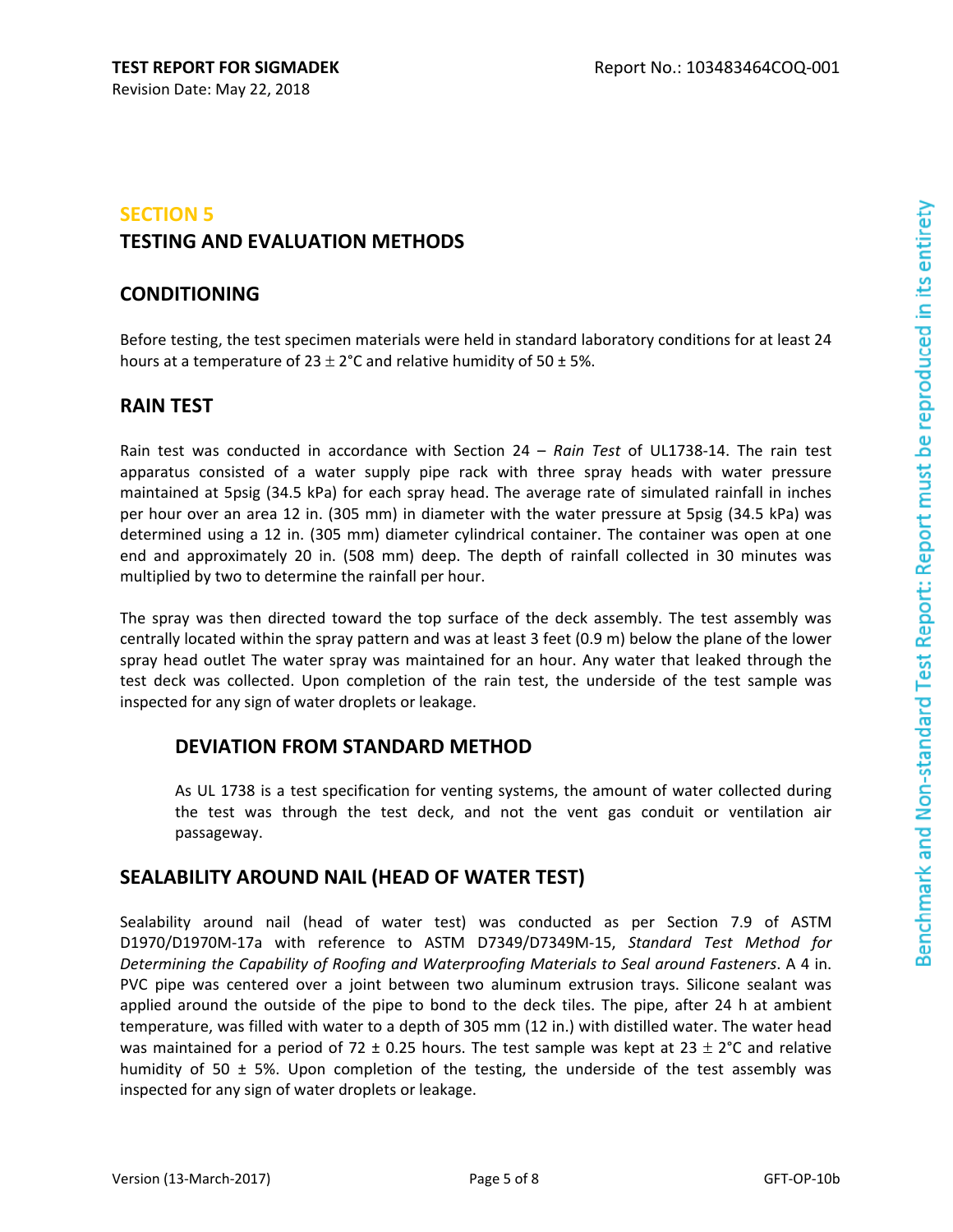# Benchmark and Non-standard Test Report: Report must be reproduced in its entirety

# **DEVIATION FROM STANDARD METHOD**

As ASTM D1970 and ASTM D7349 are test standards for roofing underlayments and waterproofing membranes, the substrate, intervening material, and fasteners were not used in the test as they were not applicable to the Sigmadek product. Additionally, per the client's request, a water head of 305 mm (12 in.) was used instead of 5 in. (127 mm).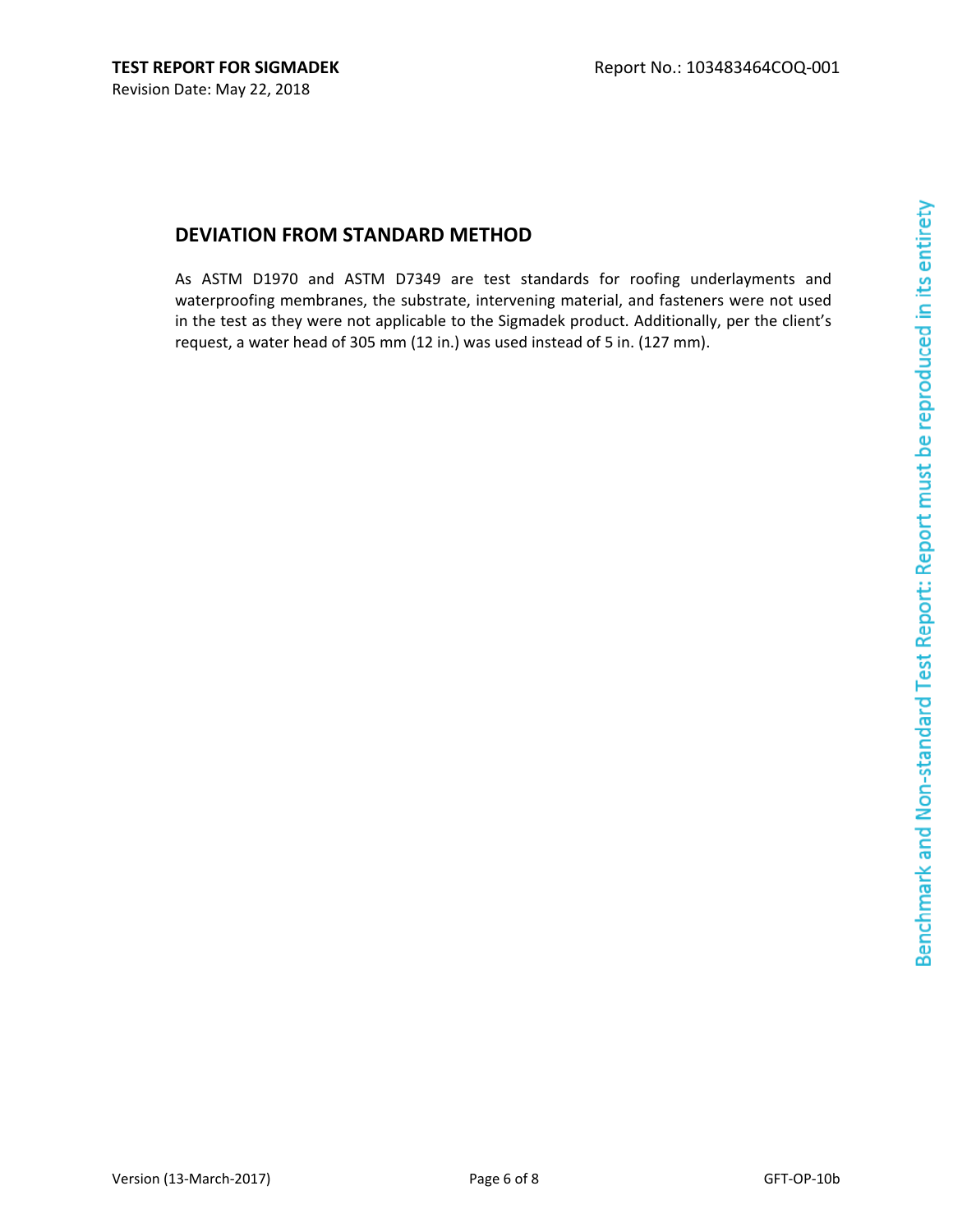### **SECTION 6**

# **RESULTS AND OBSERVATIONS**

The product test results are shown in Table 1 below (refer to Appendix A for a full set of test results).

| Table 1. Test Data                              |                                                                     |  |
|-------------------------------------------------|---------------------------------------------------------------------|--|
| <b>Description</b>                              | Result                                                              |  |
| Rain Test                                       | No sign of any water leakage; no water collected<br>under test deck |  |
| Sealability Around Nail<br>(Head of Water Test) | No sign of any water leakage                                        |  |

# **SECTION 7 CONCLUSION**

The Sigmadek Deck Tiles product identified and evaluated in this report has been tested per selected sections of the following:

- UL1738‐14, *Venting Systems for Gas‐Burning Appliances, Categories II, III, and IV*, Section 24 *Rain Test*
- ASTM D1970/D1970M‐17a, *Standard Specification for Self‐Adhering Polymer Modified Bituminous Sheet Materials Used as Steep Roofing Underlayment for Ice Dam Protection,* Section 7.9 *Capability to Seal Around Nail (Head of Water Test)*

The test results are presented in Section 6 of this report.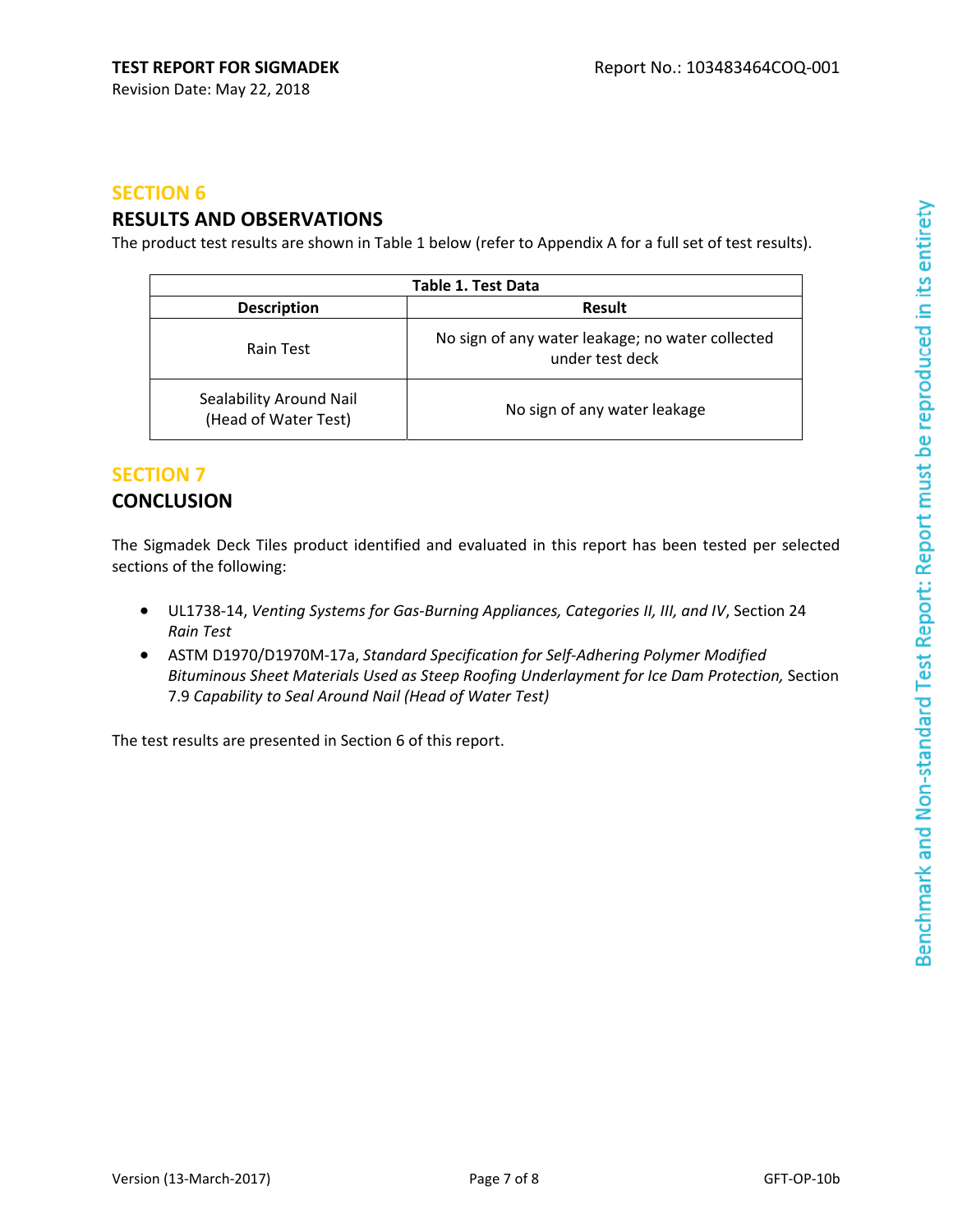Revision Date: May 22, 2018

# Benchmark and Non-standard Test Report: Report must be reproduced in its entirety

### Version (13-March-2017) Page 8 of 8 GFT-OP-10b

**SECTION 8**

**APPENDIX A: TEST DATA**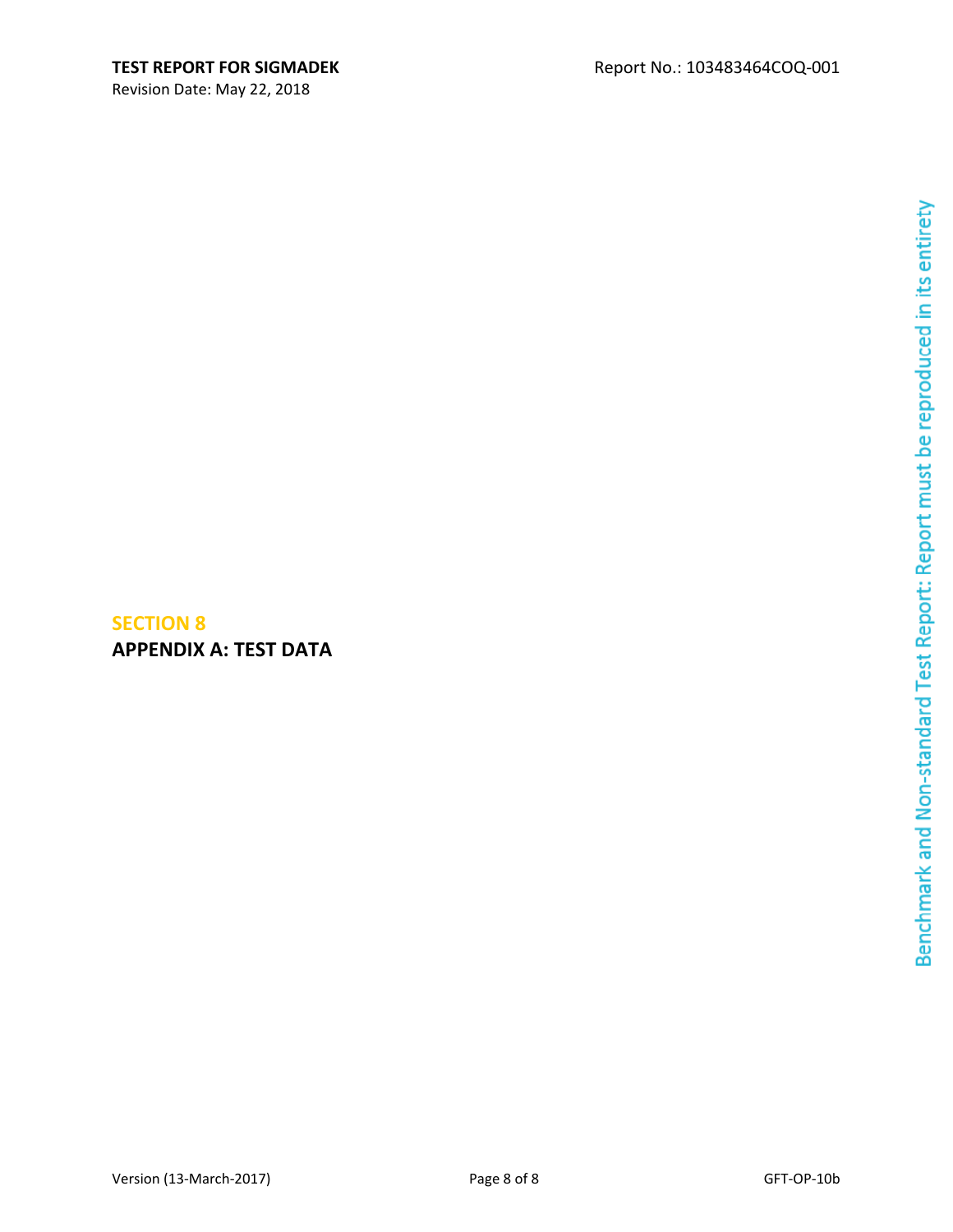# intertek

**Total Quality. Assured.** 

Test Data Package Page 1 of 3

| <b>Company</b>      | Sigmadek                                                                                                                                                                                                                                                                                                                                                                                        | Technician(s)   | Chris Chang / Frank Gadea-Lopez |
|---------------------|-------------------------------------------------------------------------------------------------------------------------------------------------------------------------------------------------------------------------------------------------------------------------------------------------------------------------------------------------------------------------------------------------|-----------------|---------------------------------|
| <b>Project No.</b>  | G103483464                                                                                                                                                                                                                                                                                                                                                                                      | <b>Reviewer</b> | Baldeep Sandhu                  |
| <b>Models</b>       | Deck Tiles                                                                                                                                                                                                                                                                                                                                                                                      |                 | Start/End Date May 9 - 16, 2018 |
| <b>Product Name</b> | Same as above                                                                                                                                                                                                                                                                                                                                                                                   | Sample ID       | VAN1804171051-001               |
| Standard            | ASTM D1970/D1970M-17a, Standard Specification for Self-Adhering Polymer Modified Bituminous Sheet Materials<br>Used as Steep Roofing Underlayment for Ice Dam Protection, Section 7.9 Capability to Seal Around nail (Head of<br><b>Water Test)</b><br>UL1738-14, Standard for Safety: Venting Systems for Gas-Burning Appliances, Categories II, III, and IV, Section 24 -<br><b>Rain Test</b> |                 |                                 |

### **Test Data Package**

### **Table of Contents**

| Sheet                          | Page |
|--------------------------------|------|
| Table of Contents (This Sheet) |      |
| <b>Rain Test</b>               |      |
| <b>Head of Water Test</b>      |      |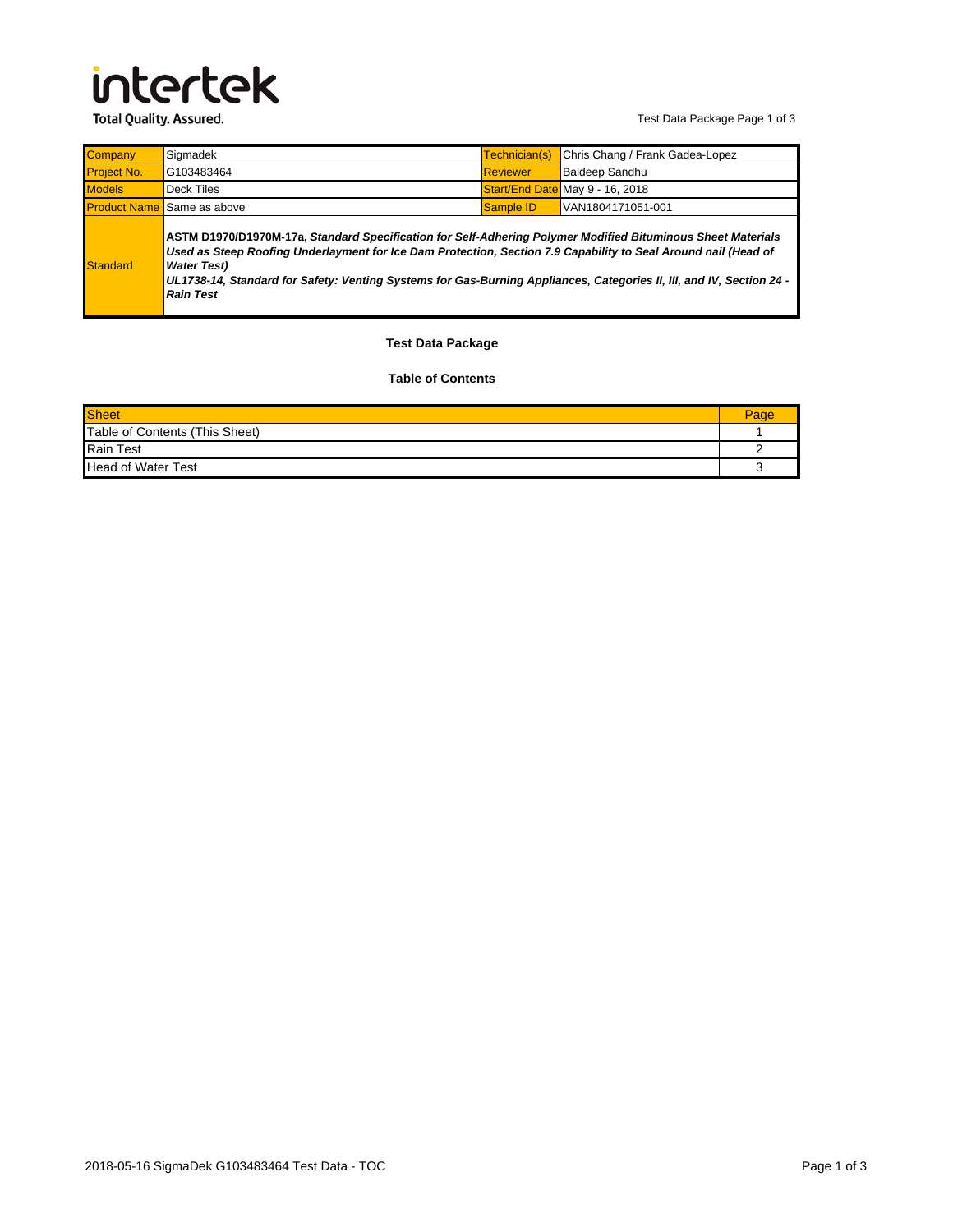

| Test:                                   | <b>Rain Test</b>                                                                           |                              | Project No: G103483464                    |  |
|-----------------------------------------|--------------------------------------------------------------------------------------------|------------------------------|-------------------------------------------|--|
| Date:                                   | 10-May-18                                                                                  |                              | Eng/Tech: Frank Gadea-Lopez / Chris Chang |  |
| Client:                                 | Sigmadek                                                                                   |                              | Reviewer: Baldeep Sandhu                  |  |
| Product:                                | <b>Deck Tiles</b>                                                                          |                              | Location: Coquitlam, BC                   |  |
| Test Method:                            | UL1738-14, Venting Systems for Gas-Burning Appliances, Categories II, III, and IV          |                              |                                           |  |
| Conditioning:                           | 48 hours at a temperature of $23 \pm 2^{\circ}$ C and relative humidity of $50 \pm 5\%$    |                              |                                           |  |
| Equipment:                              | Digital Floor Scale (Intertek ID# P60635, cal due January 17, 2019)                        |                              |                                           |  |
|                                         | Dwyer 0-30 psi Pressure Gauge (Intertek ID# P60827, cal due January 9, 2019)               |                              |                                           |  |
|                                         | Dwyer 0-30 psi Pressure Gauge (Intertek ID# P60817, cal due December 12, 2018)             |                              |                                           |  |
|                                         | Dwyer 0-30 psi Pressure Gauge (Intertek ID# P60828, cal due January 9, 2019)               |                              |                                           |  |
|                                         | Vaisala Temperature and Humidity Indicator (Intertek ID# 9-0176, cal due January 24, 2019) |                              |                                           |  |
| Time/Temp/RH:                           | 8:30AM / 23.0°C / 50.0%                                                                    |                              |                                           |  |
|                                         |                                                                                            |                              |                                           |  |
| <b>Simulated Rainfall</b>               |                                                                                            | 39.8                         | $lb/30$ mins                              |  |
|                                         | $=$                                                                                        | 18052.9616                   | $q/30$ mins                               |  |
|                                         | $=$                                                                                        | 18052.9616                   | $mL/30$ mins                              |  |
|                                         | $=$                                                                                        | 1101.658513                  | $in^3/30$ mins                            |  |
|                                         |                                                                                            |                              |                                           |  |
| Diameter:                               |                                                                                            | 11.75                        | in.                                       |  |
| Area:                                   |                                                                                            | 108.4                        | in <sup>2</sup>                           |  |
|                                         |                                                                                            |                              |                                           |  |
| Rate of simulated rainfall:             |                                                                                            | 20.32                        | in/hr                                     |  |
|                                         |                                                                                            |                              |                                           |  |
| <b>Water Collected Under Test Deck:</b> |                                                                                            | None                         |                                           |  |
| <b>Observations:</b>                    |                                                                                            | No sign of any water leakage |                                           |  |